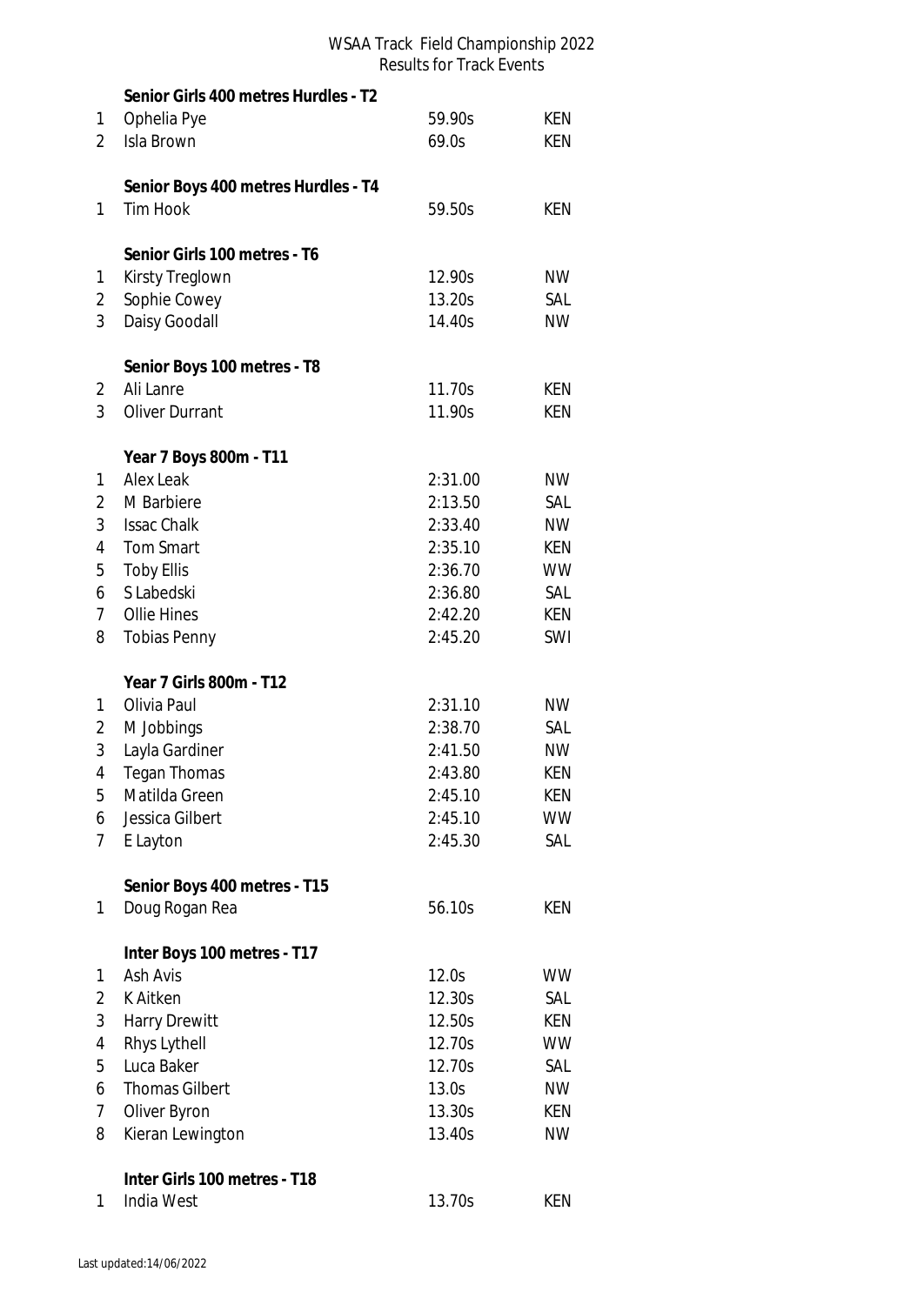| 2              | Martha Cracknell                      | 13.80s  | KEN        |
|----------------|---------------------------------------|---------|------------|
| 3              | Maya Bean                             | 13.80s  | <b>WW</b>  |
| 4              | Lara Woodhouse                        | 13.90s  | SAL        |
| 5              | Sherice Henry                         | 14.20s  | SAL        |
| $\overline{7}$ | Bea Wilson                            | 14.90s  | <b>NW</b>  |
| 8              | Ella Jankovich-Besan                  | 15.40s  | <b>NW</b>  |
|                | Year 7 Boys 100m - T19                |         |            |
| 1              | Dan Stitson                           | 13.40s  | SAL        |
| 2              | Emmanuel Koduah Nelson                | 13.70s  | SWI        |
| $\sqrt{3}$     | James Standage                        | 13.80s  | <b>WW</b>  |
| 4              | Alex Hadler                           | 13.90s  | <b>WW</b>  |
| 5              | Z Fricker                             | 13.90s  | SAL        |
| 6              | Cayden Fletcher                       | 14.40s  | KEN        |
| 7              | Josh Tompson                          | 14.90s  | <b>NW</b>  |
| 8              | <b>Harry Priest</b>                   | 17.30s  | SWI        |
|                | <b>Year 7 Girls 100m - T20</b>        |         |            |
| 1              | <b>Emily Bryant</b>                   | 14.20s  | SAL        |
| 2              | E Westmacott                          | 14.60s  | SAL        |
| 3              | Daisy Cox                             | 14.66s  | KEN        |
| 4              | Ella Nicholls                         | 14.60s  | <b>NW</b>  |
| 5              | <b>Emily Mulalczyle</b>               | 14.70s  | SWI        |
| 6              | Martha Ruddy                          | 14.90s  | NW         |
|                | Inter Girls 1500 metres - T21         |         |            |
| 1              | Mim Gray                              | 5:08.04 | <b>WW</b>  |
| 2              | Maisie McCalla                        | 5:10.04 | SWI        |
| 3              | Annabel Dugwell                       | 5:32.06 | SAL        |
| 4              | Evie Maddison                         | 5:37.07 | KEN        |
| 6              | Olivia Smith                          | 5:58.00 | KEN        |
|                | Senior Boys 110 metres Hurdles - T23  |         |            |
| 1              | Oscar Hennessey                       | 15.90s  | <b>KEN</b> |
|                | Senior Girls 100 metres Hurdles - T25 |         |            |
| 1              | Isla Brown                            | 17.50s  | KEN        |
|                | Inter Boys 1500 metres - T27          |         |            |
| 1              | <b>Thomas Wood</b>                    | 4:17.20 | SAL        |
| 2              | Ben Wagstaff                          | 4:18.40 | <b>WW</b>  |
| 3              | Scott Lippiat                         | 4:22.50 | <b>NW</b>  |
| 4              | Laurence Crapper                      | 4:24.40 | <b>KEN</b> |
| 5              | Henri Cotineau                        | 4:27.20 | <b>NW</b>  |
| 6              | Samuel Rai                            | 4:34.50 | SWI        |
| 7              | Dylan Neale                           | 4:43.30 | KEN        |
| 8              | Tom Holme                             | 5:06.00 | SAL        |
|                | Senior Boys 1500 metres - T28         |         |            |
| 1              | Lucas Bailey                          | 4:18.90 | SAL        |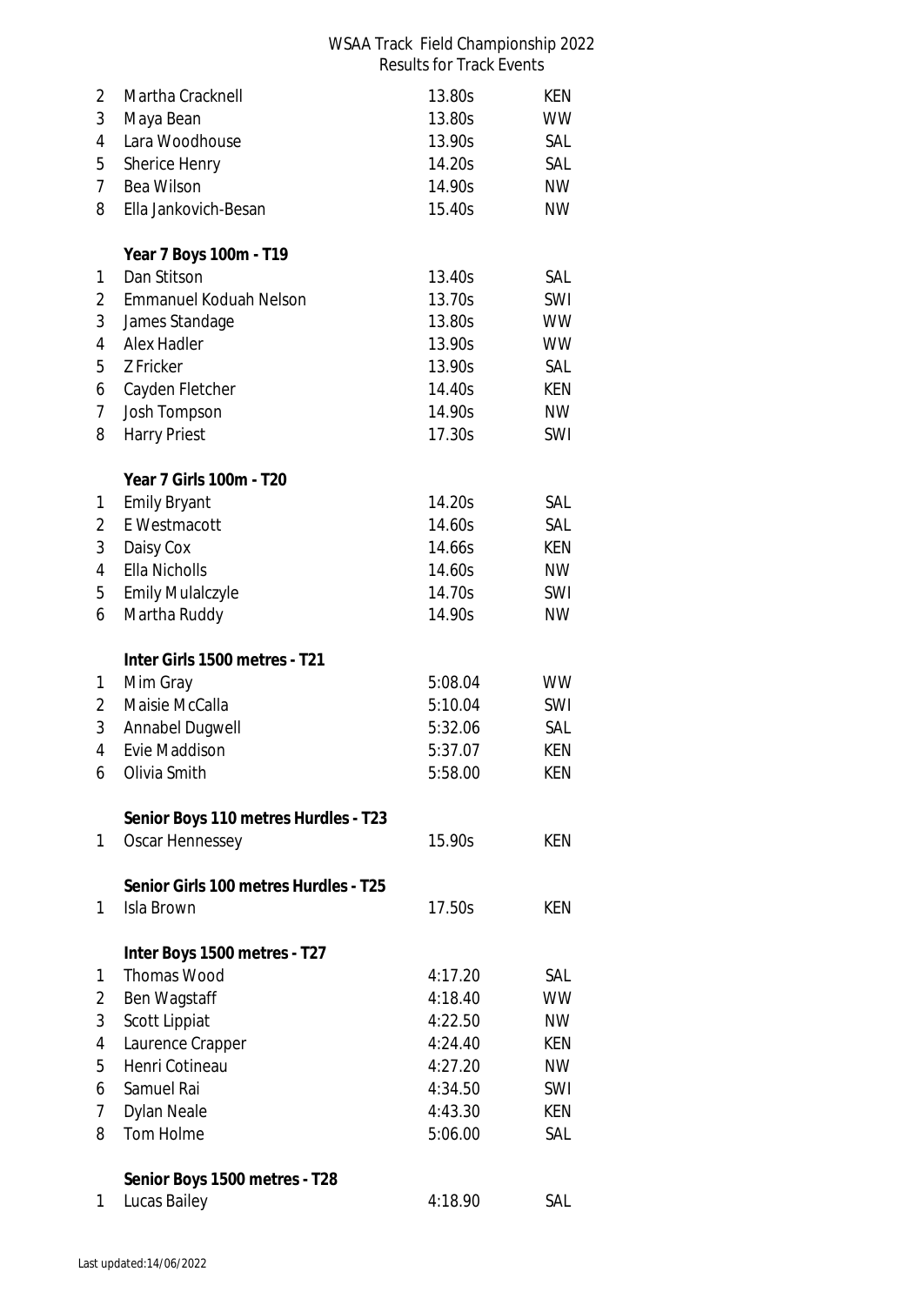| 2              | Rory Chang                          | 4:29.00 | KEN        |  |  |
|----------------|-------------------------------------|---------|------------|--|--|
| 3              | Jack Gunning                        | 4:30.80 | SWI        |  |  |
| $\overline{4}$ | Jake Dinkele                        | 4:49.80 | SAL        |  |  |
|                |                                     |         |            |  |  |
|                | Senior Boys 200 metres - T33        |         |            |  |  |
| 1              | Joe Carter                          | 23.0s   | <b>NW</b>  |  |  |
|                | Senior Girls 200 metres - T34       |         |            |  |  |
| 1              | Amelia Watling                      | 26.10s  | SAL        |  |  |
| 2              | Sophie Cowey                        | 26.60s  | SAL        |  |  |
| 3              | Kirsty Treglown                     | 26.90s  | NW         |  |  |
| 4              | Daisy Goodall                       | 30.90s  | <b>NW</b>  |  |  |
|                | Inter Boys 800 metres - T35         |         |            |  |  |
| 1              | <b>Jack Choules</b>                 | 2:05.10 | <b>SWI</b> |  |  |
| 2              | David Kelsall                       | 2:05.20 | KEN        |  |  |
| 3              | <b>William Taverner</b>             | 2:07.00 | SAL        |  |  |
| 4              | Phillip Monoghan                    | 2:07.90 | KEN        |  |  |
| 5              | Will Page                           | 2:15.80 | SAL        |  |  |
| 6              | Luke Elkins                         | 2:17.60 | <b>NW</b>  |  |  |
| 7              | <b>Alex Williams</b>                | 2:22.30 | SWI        |  |  |
| 8              | Oliver Tobin                        | 2:26.30 | <b>NW</b>  |  |  |
| 9              | William Sharpe                      | 2:26.60 | <b>WW</b>  |  |  |
|                | Inter Girls 80 metres Hurdles - T39 |         |            |  |  |
| 2              | Willa Peel                          | 13.10s  | KEN        |  |  |
| 3              | Bea Cadogen                         | 13.60s  | KEN        |  |  |
| 4              | Bea Wilson                          | 14.50s  | <b>NW</b>  |  |  |
|                | Inter Boys 100 metres Hurdles - T40 |         |            |  |  |
| 1              | C Paden                             | 17.0s   | SAL        |  |  |
| 2              | Kieran Lewington                    | 19.50s  | <b>NW</b>  |  |  |
|                |                                     |         |            |  |  |
|                | Inter Girls 800 metres - T41        |         |            |  |  |
| 1              | <b>Florry Siderfin</b>              | 2:28.50 | SAL        |  |  |
| 2              | Amelia Chalk                        | 2:51.10 | <b>NW</b>  |  |  |
|                | Inter Boys 400 metres - T43         |         |            |  |  |
| 1              | <b>Jack Choules</b>                 | 55.30s  | SWI        |  |  |
| 2              | <b>Ed Hunnibell</b>                 | 55.50s  | <b>WW</b>  |  |  |
| 3              | David Kelsall                       | 56.0s   | KEN        |  |  |
| 4              | William Hook                        | 58.20s  | KEN        |  |  |
| 5              | Josh Roddy                          | 58.90s  | <b>WW</b>  |  |  |
|                | Inter Girls 300 metres - T44        |         |            |  |  |
| 1              | <b>Florry Siderfin</b>              | 42.0s   | SAL        |  |  |
| 2              | <b>Ellie Mullins</b>                | 42.90s  | KEN        |  |  |
| 3              | Abigail Hackley                     | 43.60s  | SWI        |  |  |
| 4              | Bea Cadogen                         | 44.40s  | KEN        |  |  |
| 5              | Georgie Whitten-Heys                | 51.60s  | <b>WW</b>  |  |  |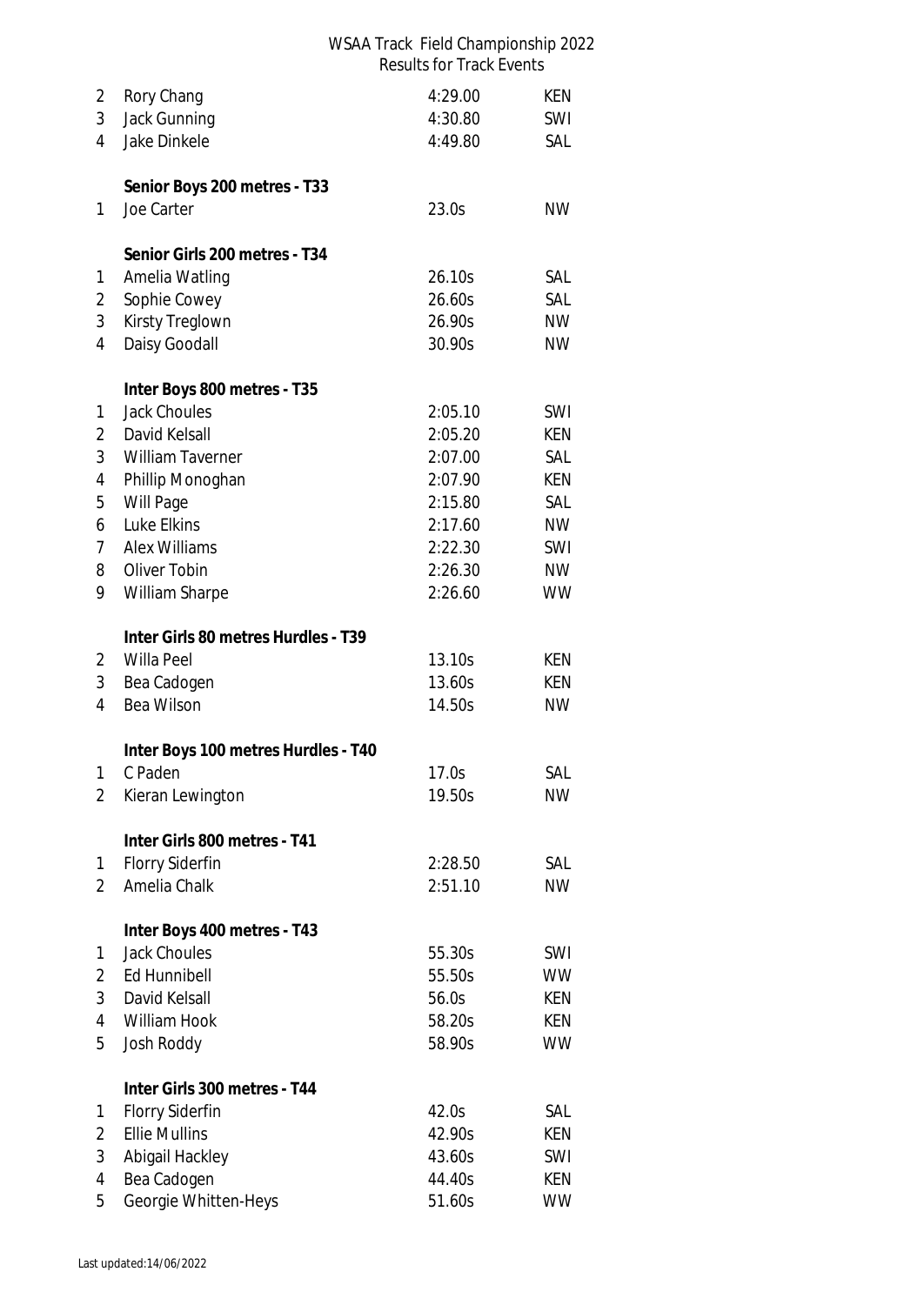|   | Inter Boys 200 metres - T45    |         |            |
|---|--------------------------------|---------|------------|
| 1 | Ash Avis                       | 24.40s  | <b>WW</b>  |
| 2 | <b>Harry Drewitt</b>           | 25.30s  | KEN        |
| 3 | Luca Baker                     | 25.50s  | SAL        |
| 4 | Aaron Kirkham                  | 25.70s  | SAL        |
| 5 | Rhys Lythell                   | 26.0s   | <b>WW</b>  |
| 6 | Oz Scott                       | 26.50s  | <b>NW</b>  |
|   |                                |         |            |
|   | Inter Girls 200 metres - T46   |         |            |
| 1 | Martha Cracknell               | 28.70s  | KEN        |
| 2 | <b>Charlotte Durrant</b>       | 28.80s  | <b>KEN</b> |
| 3 | M Baker                        | 29.60s  | SAL        |
| 4 | Sherice Henry                  | 30.50s  | SAL        |
| 5 | Phoebe Tavener                 | 30.80s  | <b>WW</b>  |
| 6 | Dora West                      | 30.80s  | <b>NW</b>  |
|   |                                |         |            |
|   | Year 7 Boys 150m - T47         |         |            |
| 1 | Dan Stitson                    | 20.60s  | SAL        |
| 2 | W Holden                       | 21.0s   | SAL        |
| 3 | Ben James                      | 21.50s  | SWI        |
| 4 | James Morgan                   | 21.90s  | <b>WW</b>  |
| 5 | Max Skeete                     | 22.50s  | SWI        |
| 6 | Marley Tozer                   | 22.90s  | <b>WW</b>  |
|   |                                |         |            |
|   | Year 7 Girls 150m - T48        |         |            |
| 1 | <b>Emily Bryant</b>            | 21.90s  | SAL        |
| 2 | Skye Malcolm                   | 22.20s  | SWI        |
| 3 | Jade Benson                    | 22.30s  | <b>NW</b>  |
| 4 | Regio Sarfo                    | 22.30s  | SAL        |
| 5 | Mia Osborne                    | 23.10s  | SWI        |
|   | Year 7 Girls 70m Hurdles - T53 |         |            |
| 1 | <b>Molly Morton</b>            | 12.60s  | <b>KEN</b> |
| 2 | O Edgecombe                    | 13.0s   | SAL        |
| 3 | Amy Hacker                     | 14.20s  | SWI        |
| 4 | <b>Emily Mullock</b>           | 14.60s  | KEN        |
| 5 | C Elworthy                     | 15.0s   | SAL        |
| 6 | Georgina Willet                | 16.20s  | <b>NW</b>  |
| 7 | Agatha Harden                  | 16.70s  | <b>NW</b>  |
|   |                                |         |            |
|   | Year 7 Boys 70m Hurdles - T54  |         |            |
| 1 | <b>Elliot Cox</b>              | 12.80s  | SWI        |
| 2 | <b>Conrad Bullock</b>          | 13.30s  | SAL        |
| 3 | Szymon Picewicz                | 13.90s  | SWI        |
| 4 | <b>Gabe Willet</b>             | 14.50s  | <b>NW</b>  |
|   | Junior Girls 800 metres - T59  |         |            |
| 1 | Bella Ryder                    | 2:29.30 | SWI        |
| 2 | <b>Faith Herring</b>           | 2:32.10 | SWI        |
|   |                                |         |            |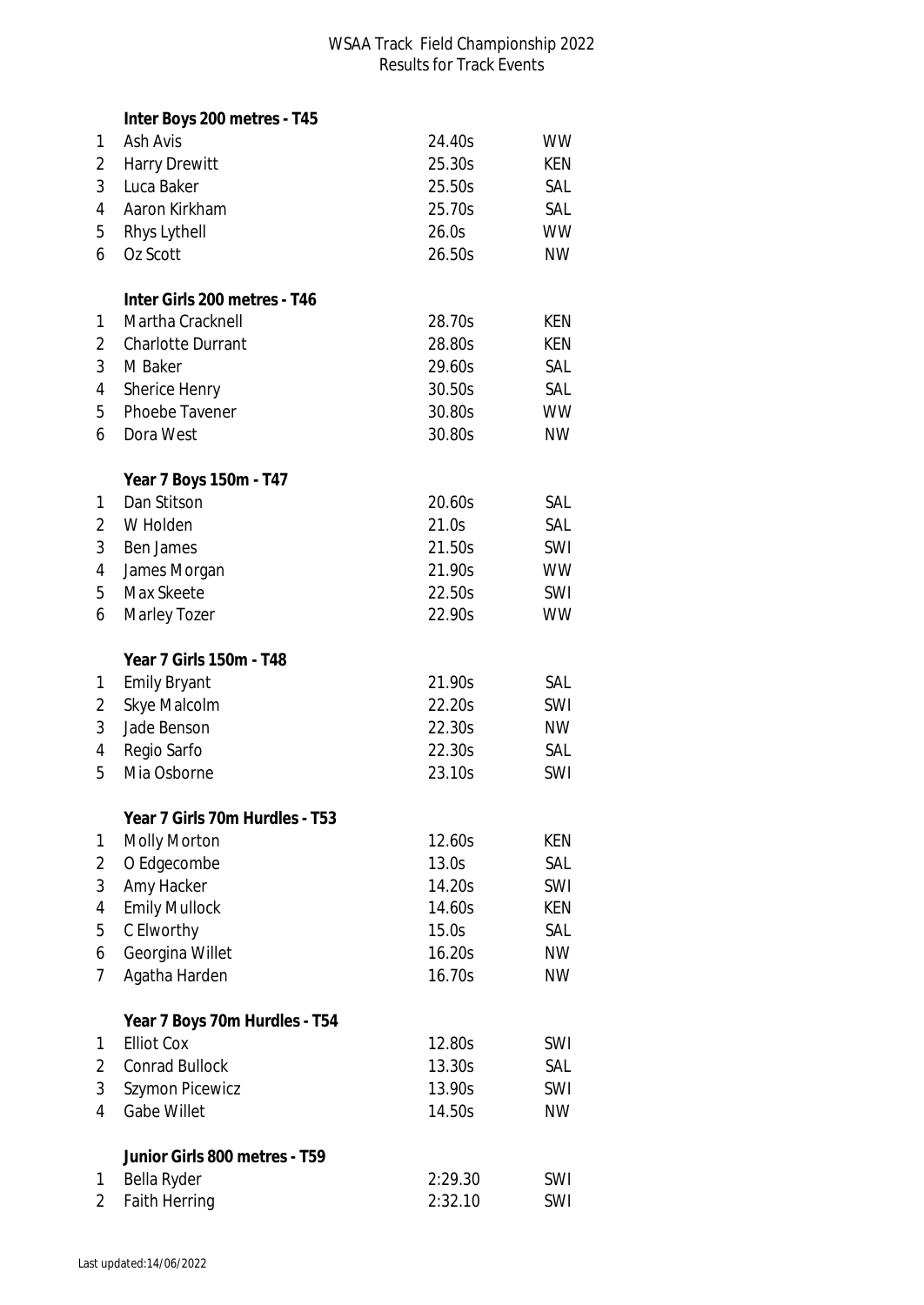| 3              | Sophie Hayakawa                      | 2:35.50            | SAL        |
|----------------|--------------------------------------|--------------------|------------|
| 4              | Nina Lascelles                       | 2:40.00            | <b>KEN</b> |
| 5              | <b>Tirzah Crockatt</b>               | 2:42.90            | <b>NW</b>  |
| 6              | <b>Esme White</b>                    | 2:48.30            | SAL        |
| 7              | Sophia Hunt                          | 2:49.60            | <b>NW</b>  |
| 8              | Chloe Penny                          | 2:51.10            | <b>WW</b>  |
|                | Junior Girls 1500 metres - T60       |                    |            |
| 1              | Sophie Wood                          | 5:06.40            | SAL        |
| 2              | Rosie Campbell-Barnard               | 5:12.20            | <b>WW</b>  |
| 3              | Cescie Cole                          | 5:14.60            | SAL        |
| 4              | Carley Lainton                       | 5:15.80            | SWI        |
| 5              | Camille Farrington-Darby             | 6:07.40            | KEN        |
|                | Junior Girls 200 metres - T63        |                    |            |
| 1              | Sophie Thompson                      | 28.70s             | <b>NW</b>  |
| $\overline{2}$ | Kalina Karacheva                     | 28.70s             | SWI        |
| 3              | <b>Charlotte Bell</b>                | 29.0s              | <b>NW</b>  |
| 4              | Lily Mason                           | 29.20s             | KEN        |
| 5              | Camille Guillon                      | 29.30s             | <b>KEN</b> |
| 6              | <b>Holly Leeming</b>                 | 29.40s             | SAL        |
|                | Junior Boys 200 metres - T64         |                    |            |
| 1              | Xavier Lessey                        | 25.80s             | SAL        |
| 2              | Sacha Hayes-Matthews                 | 25.80s             | SAL        |
| 3              | Oliver Halder                        | 26.0s              | KEN        |
| 4              | <b>Ellis Ponting</b>                 | 26.20s             | <b>KEN</b> |
|                | Junior Boys 80 metres Hurdles - T65  |                    |            |
| 1              | <b>Arthur Widows</b>                 | 13.50s             | SWI        |
| 2              | William Sawtell                      | 13.50s             | KEN        |
| 3              | Tommy Mattis-King                    | 13.50s             | <b>NW</b>  |
| 4              | Ollie Mason                          | 14.50s             | SAL        |
| 5              | Freddie Gutteridge                   | 14.70s             | KEN        |
| 6              | Harry Fennell                        | 16.50s             | <b>NW</b>  |
|                | Junior Girls 75 metres Hurdles - T66 |                    |            |
| 1              | Laila Belgrave                       | 12.20s             | SWI        |
| 2              | Alex Wickenden                       | 12.60s             | KEN        |
| 3              | Natasha Moyes                        | 13.10s             | <b>NW</b>  |
| 4              | Evie Hallsworth                      | 13.40s             | KEN        |
| 5              | <b>Holly Scott</b>                   | 14.50s             | SWI        |
| 6              | Amelia Lynch                         | 14.70s             | <b>NW</b>  |
| 7              | Sophia Trompetas                     | 15.10s             | SAL        |
| 8              | Sophie Buck                          | 16.20s             | SAL        |
|                | Junior Boys 800 metres - T67         |                    |            |
| 1              | Al Virgillio                         | 2:08.20            | SWI        |
| 2<br>3         | Nick Plummer<br>Kuba Picewicz        | 2:14.10<br>2:21.20 | SAL<br>SWI |
|                |                                      |                    |            |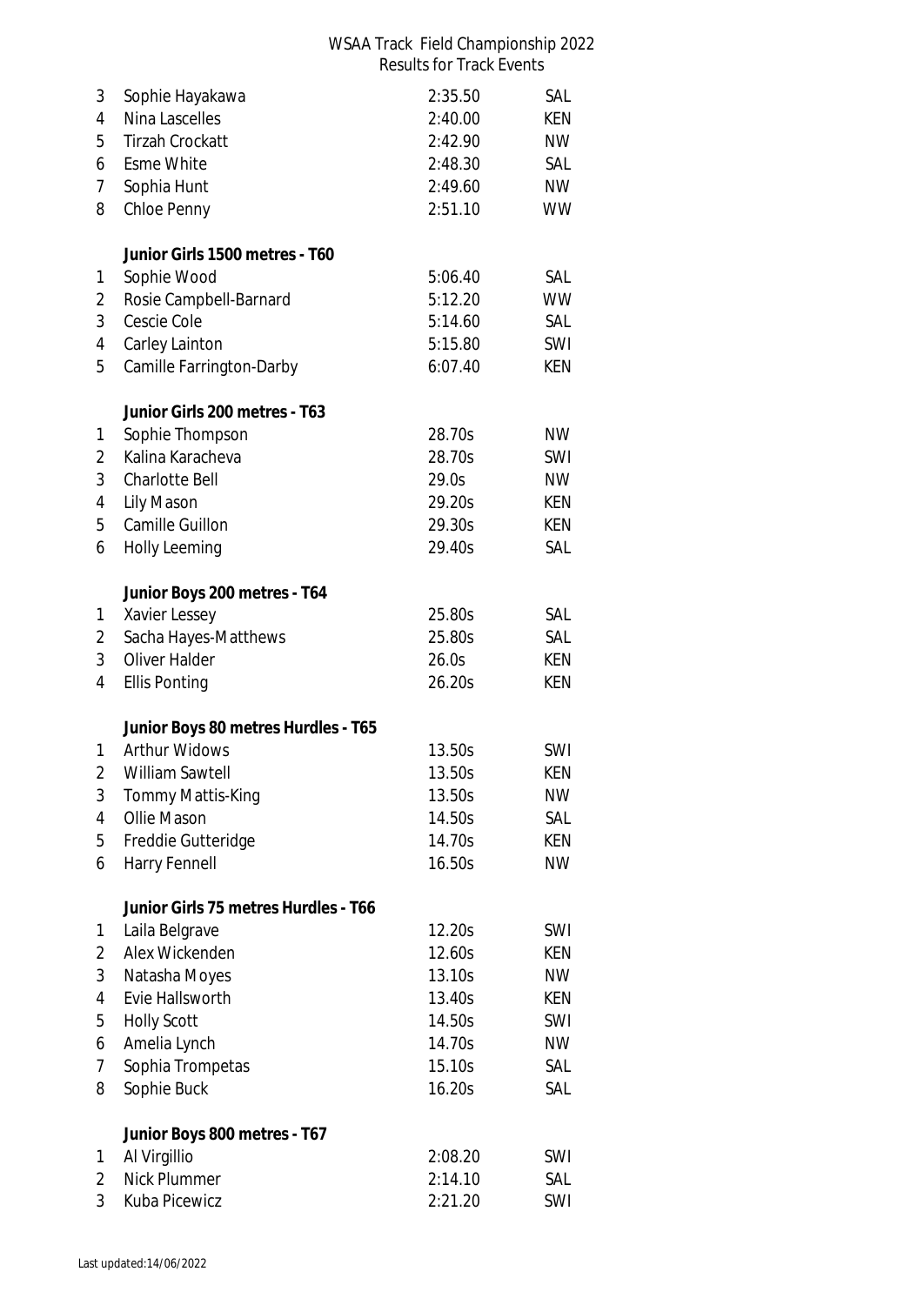| 4              | Jacob Earle                              | 2:21.60            | SAL        |
|----------------|------------------------------------------|--------------------|------------|
| 5              | <b>Ed Pearce Smith</b>                   | 2:26.40            | <b>NW</b>  |
| 6              | Kyle Williams                            | 2:42.10            | <b>WW</b>  |
|                |                                          |                    |            |
|                | Year 7 Girls 1200m - T68                 |                    |            |
| 1              | Chiara Gavazzi                           | 4:12.60            | <b>WW</b>  |
| 2              | O Barnett                                | 4:25.90            | SAL        |
| 3              | Abigail Tobin                            | 4:28.70            | <b>NW</b>  |
| 4              | Evie O'rouke                             | 4:31.60            | SWI        |
| 5              | <b>B</b> Denbury                         | 4:45.80            | SAL        |
| 6              | Emily Kirwan                             | 4:52.80            | <b>NW</b>  |
| 7              | Abigail Orr                              | 5:24.40            | KEN        |
|                | Junior Boys 1500 metres - T71            |                    |            |
| 1              | <b>Fin Roderick</b>                      | 4:30.10            | SAL        |
| 2              | <b>Thomas Dewey</b>                      | 4:31.10            | SAL        |
| 3              | Toby Loughlin                            | 4:31.60            | <b>NW</b>  |
| 4              | Anubis Molina- Vaz                       | 4:33.20            | SWI        |
| 5              | <b>Tom Sharples</b>                      | 4:33.40            | KEN        |
| 6              | Will Smith                               | 4:39.70            | <b>WW</b>  |
| 7              | <b>Bob Beaumont</b>                      | 4:46.80            | <b>KEN</b> |
| 8              | Joshua Steward                           | 4:48.90            | SWI        |
| 9              | Archie Enstone                           | 4:58.20            | <b>NW</b>  |
|                |                                          |                    |            |
| 1              | Year 7 Boys 1200m - T72<br>Oli Wheatland | 3:52.80            | SAL        |
|                | Jacob Hammonds                           | 3:56.90            | <b>WW</b>  |
| 2<br>3         | Art Mitchell                             | 4:02.90            | SAL        |
| 4              | <b>Alfie Rhodes</b>                      |                    | <b>WW</b>  |
| 5              | Oliver Whiting                           | 4:03.00<br>4:22.20 | <b>KEN</b> |
| 6              | Mauri Perci Avalle                       | 4:30.80            | SWI        |
| $\overline{7}$ | Sebastian Blamire-Brown                  | 4:45.00            |            |
|                |                                          |                    | <b>NW</b>  |
| 8              | Jake Ward                                | 5:02.20            | <b>NW</b>  |
|                | Junior Boys 300 metres - T73             |                    |            |
| 1              | <b>Arthur Widows</b>                     | 41.60s             | SWI        |
| 2              | Kamil Maka                               | 43.70s             | <b>WW</b>  |
| 3              | Ben Charlesworth                         | 44.90s             | SWI        |
| 4              | Freddie Treacy                           | 45.70s             | <b>NW</b>  |
| 5              | Harry Kellock                            | 48.10s             | <b>NW</b>  |
|                | Junior Girls 300m - T74                  |                    |            |
| 1              | Kaitlin Miller                           | 42.90s             | SAL        |
| 2              | <b>Claire Marshall</b>                   | 43.90s             | <b>NW</b>  |
| 3              |                                          | 46.40s             | KEN        |
|                | Scarlett Pugh                            |                    |            |
| 4              | Joni Bourne                              | 47.90s             | SAL        |
| 5              | Mischa Carson                            | 48.20s             | <b>WW</b>  |

**Junior Boys 100 metres - T75**